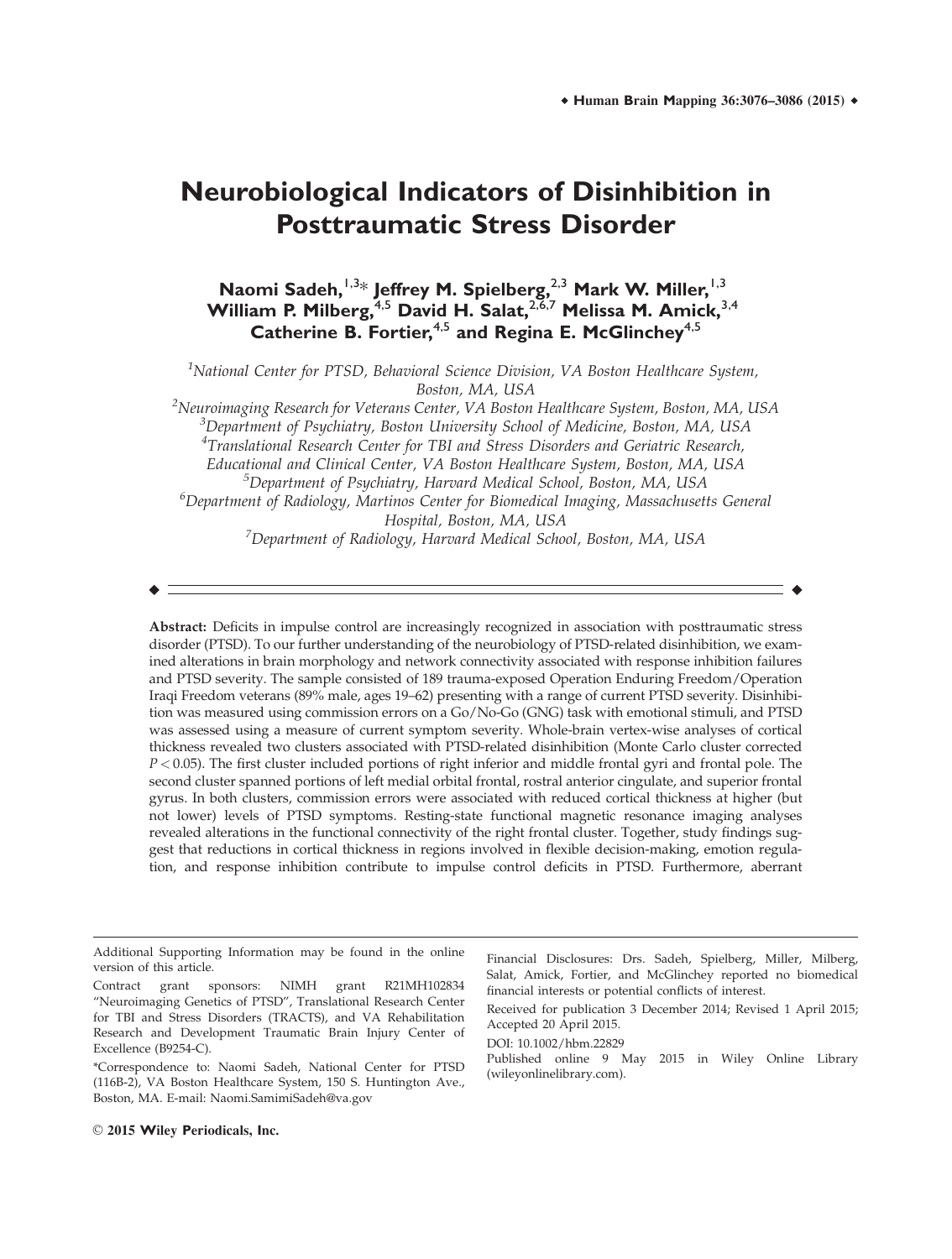coupling between frontal regions and networks involved in selective attention, memory/learning, and response preparation suggest disruptions in functional connectivity may also play a role. Hum Brain Mapp 36:3076-3086, 2015. © 2015 Wiley Periodicals, Inc.

r r

Key words: cortical thickness; resting-state connectivity; impulsivity; veterans; go/no-go; trauma

# **NEUROBIOLOGICAL INDICATORS OF DISINHIBITION IN POSTTRAUMATIC STRESS DISORDER**

Posttraumatic stress disorder (PTSD) is increasingly recognized as involving deficits in impulse control and selfregulation, as evidenced by inclusion of the new "reckless and self-destructive behavior" symptom in DSM-5 (American Psychiatric Association, 2013). It is associated with elevated rates of substance abuse, violent outbursts, impulsive self-injury, and other behaviors marked by impulse control problems [Elbogen et al., 2010; Jacobsen et al., 2001; Miller et al., 2006; Nock and Prinstein, 2005; Wolf et al., 2012]. However, research on the neurobiology of impulse control failures and disinhibition in the context of PTSD is relatively sparse, which presents a significant barrier to understanding the mechanisms that initiate and maintain impulsive behavior in this disorder.

Inhibition is a multifaceted higher-order cognitive function that is essential for self-control, and it can be parsed into overlapping, yet distinct, inhibitory control processes [Nigg, 2000]. Proposals on the taxonomy of inhibitionrelated processes typically distinguish between response inhibition, which involves control of an automatic or dominant motor response, and interference control or resistance to distractor interference, which involve the ability to resolve conflicting information [e.g., Nigg, 2000; Friedman and Miyake, 2004]. In regards to PTSD, impaired inhibitory processes have been identified as both a potential vulnerability for the development of the disorder and implicated in the maintenance of posttraumatic stress reactions over time [Aupperle et al., 2012; Jovanovic and Ressler, 2010; Verwoerd et al., 2009]. For example, diminished control of cognitive, emotional, and behavioral reactions to traumarelated stimuli have been linked to reexperiencing symptoms (e.g., failure to suppress intrusive trauma-related memories) [Verwoerd et al., 2009] and hyperarousal symptoms (e.g., failure to suppress fear responses in the presence of safety cues) [Jovanovic and Ressler, 2010]. Thus, inhibitory dysfunction appears to play a central role in the etiology and progression of PTSD. The purpose of this study was to examine the neurobiology of response inhibition in PTSD, because this component of inhibition has been closely tied to problems with impulsivity [Keilp et al., 2005] but has not been as thoroughly characterized in neurobiological studies of PTSD as other types of inhibition (e.g., interference control with the Stroop).

A sizeable body of research has focused on identifying areas of the brain that mediate response inhibition and impulsivity. The GNG task is one of the most widely studied measures of response inhibition, as it measures effortful control of a motor response without imposing demands on other highlevel cognitive control systems (e.g., distractor suppression, interference control) [Rubia et al., 2001; Schulz et al., 2007]. Functional magnetic resonance imaging (fMRI) studies using this task have consistently found task-based activation differences in prefrontal cortex (PFC), particularly right inferior frontal gyrus (IFG) [Aron et al., 2004]. According to a recent meta-analysis of 30 neuroimaging studies, activation in response to No-Go stimuli is most consistently seen in a predominately right-lateralized network of brain regions in healthy adults, including bilateral IFG, right dorsolateral PFC, superior temporal gyrus, supplementary motor cortex, anterior cingulate cortex (ACC), and left insula [Criaud and Boulinguez, 2013]. Inhibitory control has also been related to IFG activation during emotional processing, with inhibition and emotional processing showing additive activation effects in this region [Brown et al., 2012]. These findings converge with prior work implicating IFG in inhibitory control and emotional regulation [Fortier et al., 2014; Ochsner et al., 2004].

To our knowledge, only three prior neuroimaging studies have examined response inhibition using GNG tasks in PTSD, and none have examined these processes in relation to structural brain morphology. In a sample of adolescents, PTSD symptoms during a GNG task were associated with decreased No-Go activation in left middle frontal cortex as well as greater activation in left cuneus, left inferior occipital/temporal gyri, and bilateral medial frontal gyrus/ACC [Carrion et al., 2008]. Consistent with these findings, research suggests that adults with PTSD demonstrate relatively reduced No-Go task activation in right ventral and medial PFC, dorsolateral PFC, and temporoparietal junction, and relatively greater activation in postcentral gyrus and cuneus compared to those without PTSD [Falconer et al., 2008; Jovanovic et al., 2013]. Thus, studies published to date suggests that PTSD is associated with less activation in frontal brain regions that are typically recruited during response inhibition in healthy controls and greater activation in motor areas.

Structural differences associated with response inhibition in PTSD have yet to be examined but are an important next step for several reasons. First, structural variation may partially or completely explain differences in functional activation. For instance, individuals with PTSD may activate the cortex to the same degree as healthy controls but show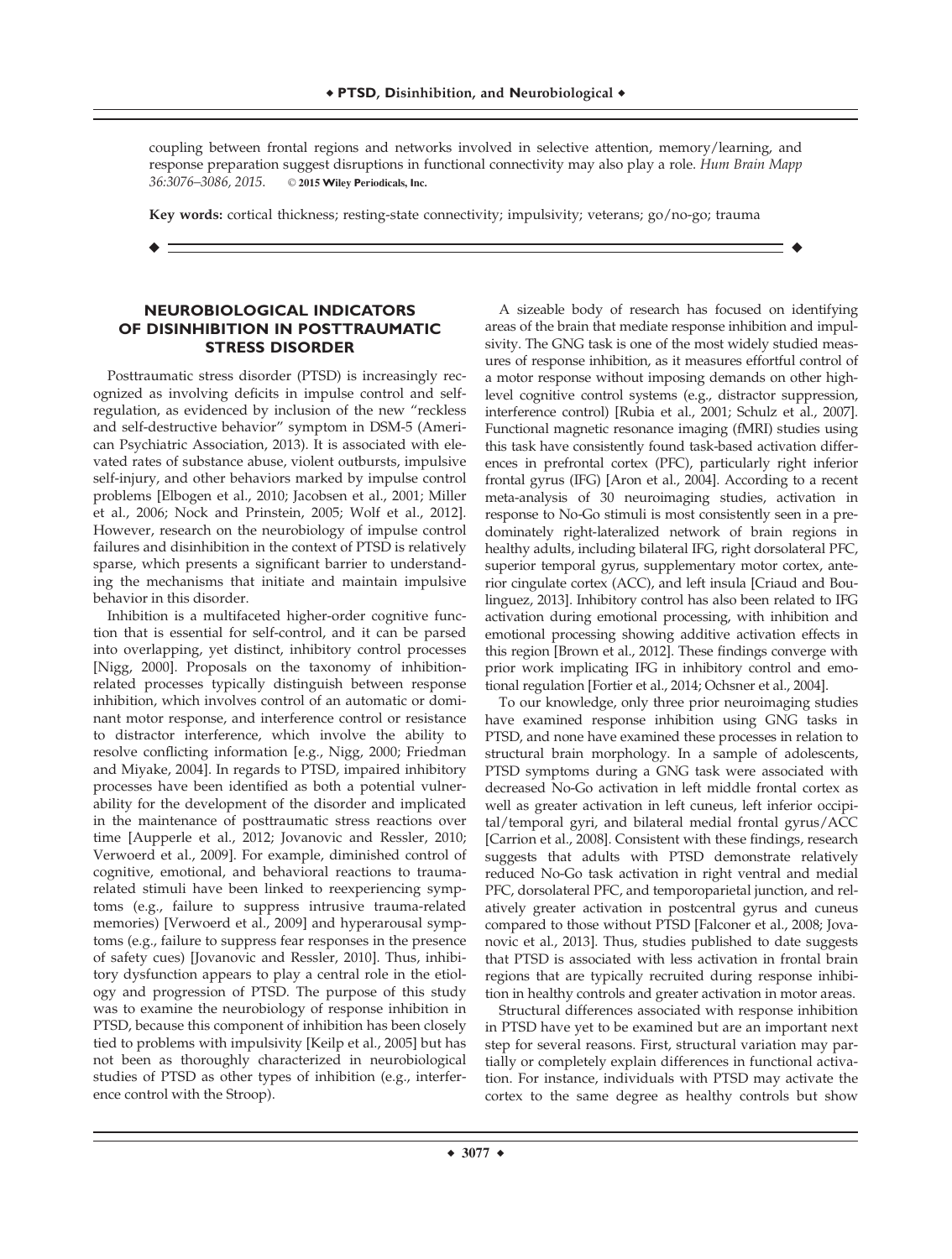weaker activation, because loss of cortical thickness dilutes the strength of the activation signal. Second, it is crucial to differentiate between functional and structural differences, as structural differences may be less amenable to treatment and thus may require a different strength, duration, and/or type of intervention. Finally, not all structural differences are reflected in functional activation. Thus, it is necessary to directly examine brain structure to form a more comprehensive model of the disinhibition-related neural disturbances that occur in the context of PTSD symptoms. The primary aims of this study were to investigate the cortical substrates of response disinhibition in PTSD and the impact of PTSD symptom severity on disinhibition-related variation in morphology. To better understand the functional significance of variations in morphology, we conducted exploratory resting-state functional connectivity analyses to examine whether regions with altered cortical thickness, in turn, displayed disruptions in interregional communication. This allowed us to gain insight into the impact of morphological variation within the larger context of neural circuitry. Resting-state fMRI was examined (as opposed to task fMRI), because resting-state coupling is thought to represent stable individual differences, similar to the structural morphology that was also examined. To rule-out potential confounds, we examined whether conditions that influence brain structure and frequently co-occur with PTSD symptoms, specifically depression symptoms, alcohol consumption, and mild traumatic brain injury (mTBI), could account for our findings. We recruited a large sample of traumaexposed Operation Enduring Freedom or Operation Iraqi Freedom (OEF/OIF) service members, presenting with a range of current PTSD symptom severity. Participants completed a GNG task with emotional stimuli and then underwent magnetic resonance imaging. Unlike the task-based fMRI studies reviewed above, this study examined whether disinhibition (measured by GNG commission errors on a task performed outside the scanner) and PTSD symptom severity interacted to predict individual variation in brain structure and connectivity in the resting state (as opposed to functional activation to Go vs. No-Go stimuli). We selected commission errors as our measure of disinhibition, because previous studies have shown that commission errors are elevated in syndromes associated with impulse control problems (e.g., borderline personality disorder, attention deficit hyperactivity disorder) [Moeller et al., 2001; Swann et al., 2002] and correlate with trait measures of disinhibition (e.g., impulsive personality traits) [Keilp et al., 2005]. We used a GNG task with arousing stimuli (emotional words) given that impulse control failures during emotional processing may be particularly relevant to PTSD.

We hypothesized that the degree of disinhibition on the emotional GNG task would relate to cortical thickness in brain regions consistently linked to inhibitory control, most notably IFG. Specifically, we predicted that higher levels of disinhibition would be associated with reduced cortical thickness. We also expected that greater PTSD symptoms would predict reduced structural integrity and

| <b>TABLE I. Descriptive characteristics (<math>N = 189</math>)</b> |  |  |  |
|--------------------------------------------------------------------|--|--|--|
|--------------------------------------------------------------------|--|--|--|

| Age $(M/SD)$                              | 32.2/8.7   |
|-------------------------------------------|------------|
| Male $(n, %)$                             | 168/88.9%  |
| Ethnicity $(n, \%)$                       |            |
| White                                     | 129/68.3%  |
| Black/African-American                    | 21/11.1%   |
| Hispanic/Latino                           | 30/15.9%   |
| American Indian                           | 1/0.5%     |
| Asian                                     | 5/2.6%     |
| Current mental health diagnosis $(n, \%)$ |            |
| Posttraumatic stress disorder             | 94/49.7%   |
| Major depressive disorder                 | 46/24.3%   |
| Substance use disorder                    | 26/13.8%   |
| Anxiety disorder                          | 32/16.9%   |
| Mild traumatic brain injury $(n, \%)$     | 123/65.1%  |
| Medication use $(n, %)$                   |            |
| Antidepressant medication                 | 30/15.9%   |
| Antiepileptic medication                  | $7/3.7\%$  |
| Sedative/hypnotic medication              | $12/6.3\%$ |
| Estimated verbal IQ ( <i>M</i> /SD)       | 103.3/10.0 |
| Years of education $(M/SD)$               | 14.0/1.97  |
| Full time employment $(n, %)$             | 93/49.2%   |
| Months deployed $(M/SD)$                  | 12.9/9.1   |

Note. Participants with a diagnosis of current bipolar disorder, schizophrenia or psychotic disorder were ineligible to participate. Three participants did not report ethnicity.

abnormal functional connectivity in regions associated with disinhibition based on prior functional neuroimaging work examining GNG task activation and PTSD.

## **MATERIALS AND METHODS**

# **Sample**

Participants were 205 OEF/OIF service members who were primarily veterans (93%) consecutively enrolled in the Veterans Affairs (VA) RR&D Traumatic Brain Injury Center of Excellence, Translational Research Center for traumatic brain injury (TBI) and Stress Disorders at VA Boston Healthcare System. Individuals were eligible to participate if they did not have a history of seizures or serious physical illness, a current psychiatric condition requiring crisis intervention, current DSM-IV diagnosis of bipolar disorder, schizophrenia, or other psychotic disorder, or a cognitive disorder due to general medical condition. Six participants were excluded from structural analyses due to missing data on the GNG task and 10 were excluded for a history of moderate/severe TBI. The final sample for structural analyses consisted of the remaining 189 predominately male (89%) OEF/OIF veterans ages 19 to 62 ( $M = 32.2$ , SD = 8.7). Demographic characteristics of the final sample are presented in Table I. The majority of participants self-identified as White (70%), followed by Black/African American (11%), Hispanic/Latino (16%), American Indian (0.5%), and Asian (2.5%). Based on the DSM-IV criteria, 25% met criteria for a current mood disorder (33% lifetime), and 14% met criteria for a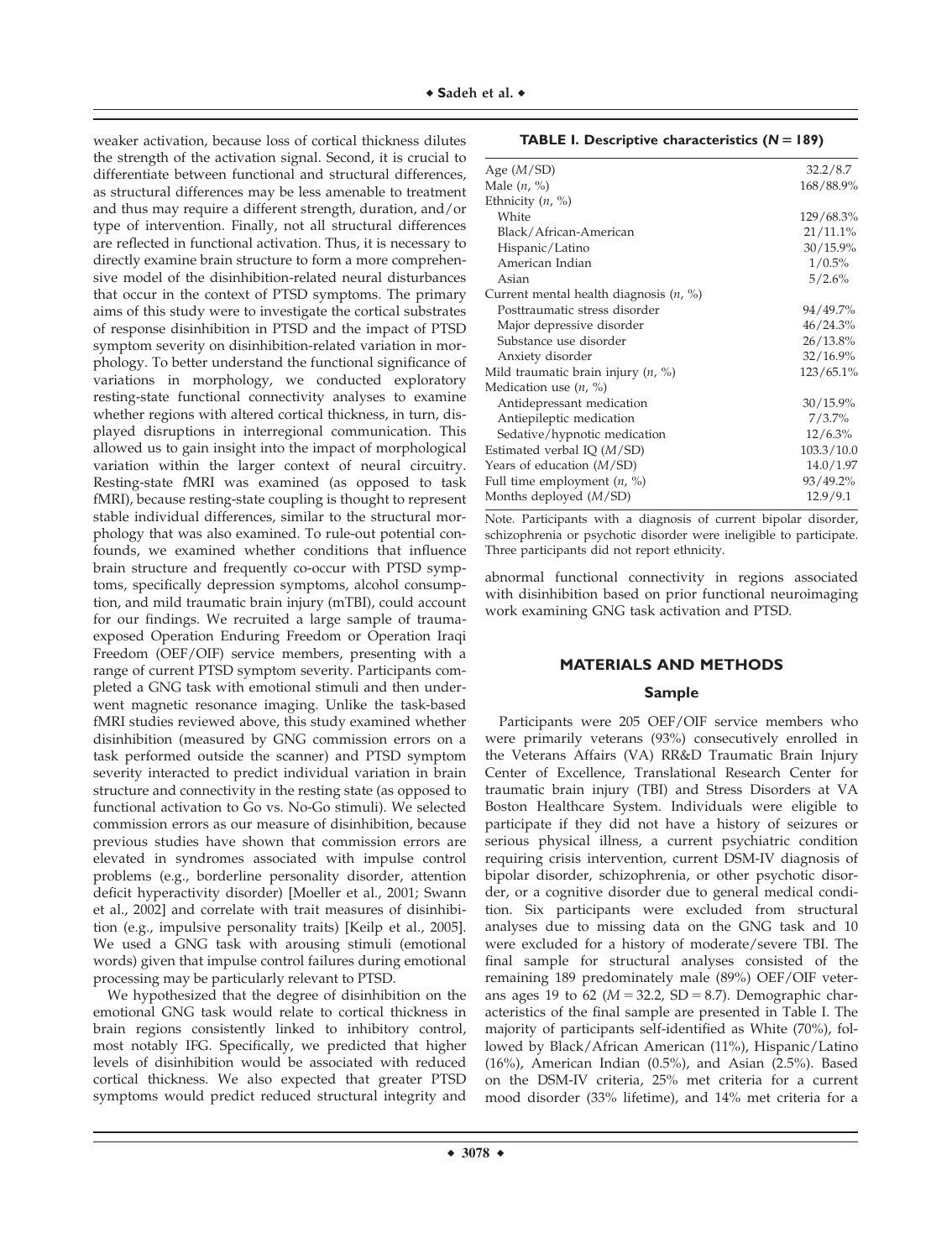current substance use disorder (62% lifetime). OEF/OIF lifetime service deployment ranged from 0 to 56 months, and the average length per deployment was 13 months  $(M = 12.9, SD = 9.1)$ . For the resting state connectivity analyses, data were available for 166 participants who did not differ from the larger sample on the demographic or clinical characteristics assessed.

Participants completed a series of clinical interviews, a battery of self-report measures and neuropsychological tests, and underwent magnetic resonance imaging scans. All relevant Institutional Review Boards and regulatory committees approved the study procedures, and informed consent was obtained from all participants.

### **Measures**

# PTSD symptoms

Current PTSD symptom severity was assessed by a doctoral-level psychologist using the Clinician Administered PTSD Scale (CAPS) [Blake et al., 1993], a diagnostic interview used to assess the frequency and intensity of the 17 DSM-IV PTSD criteria each on a 5-point scale. Pastmonth dimensional severity scores were used in analyses and calculated by summing the frequency and intensity ratings for each of the 17 symptoms. All participants experienced a DSM-IV PTSD Criterion A event. Fifty percent of the sample met DSM-IV criteria for current PTSD.

# GNG task

Participants completed a computer-administered GNG task that consisted of emotionally-arousing words presented serially for 300 ms each [Robbins et al., 1998]. We used a GNG task with arousing stimuli, because impulse control failures during emotional processing may be particularly relevant for understanding impulsivity in PTSD. This task was completed outside of the MRI scanner. Participants were informed of the target valence (pleasant or unpleasant) at the beginning of each block and told to respond via button press if the word matched the target valence (Go condition) or to withhold the motor response if the word did not match (No-Go condition). Stimuli were presented in 10 blocks (five pleasant, five unpleasant, two practice) of 18 words each, and each block consisted of nine "Go" and nine "No-Go" trials (there were no neutral trials). Order of presentation was counterbalanced across participants. Additional details are available in Amick et al. [2013], who examined relationships between performance on this task, PTSD, and military TBI.<sup>1</sup>

### Potential confounds

Participants completed the self-report Depression Anxiety Stress Scale [Lovibond and Lovibond, 1995], the structured Lifetime Drinking History interview [Skinner and Sheu, 1982], the Boston Assessment of TBI-Lifetime clinical interview [Fortier et al., 2013], the Wechsler Test of Adult Reading (WRAT) [Wechsler, 2001], and the Color-word Interference Test, Verbal Fluency Test, and Trail Making Test from the Delis-Kaplan Executive Function System (D-KEFS) [Delis et al., in press]. Information was also obtained about psychiatric medication use and handedness. The depression subscale total score (measuring current symptoms), total lifetime alcohol consumption (weight corrected), lifetime history of mTBI (present or absent), handedness (based on the hand used to write letters), psychiatric medication use (using three present or absent variables for current antidepressant medication use, antiepileptic medication use, and sedative/hypnotic medication use), estimated verbal IQ from the WRAT, and a composite executive functioning index derived from the D-KEFS (summed standard scores from the Inhibition, Inhibition/Switching, Letter Fluency, Category Fluency, Category Switching, and Number/Letter Switching subtests) were used to assess for potential confounds in subsidiary analyses.

## MRI acquisition

Participants were instructed to remain still with their eyes open while 2 EPI runs (voxel size =  $3 \times 3 \times 3$  mm,  $TR = 3000$  ms,  $TE = 30$  ms, scan time per run = 360 s) were acquired on a Siemens 3T TIM Trio scanner. Two MPRAGEs (voxel size =  $1 \times 1 \times 1$  mm T1 = 1000 ms,  $TR = 2530$  s,  $TE = 3.32$  ms) were acquired and averaged to create a single high contrast-to-noise image.

# **Data Analysis**

## Morphometric processing

Individualized cortical parcellations and subcortical segmentations were created via FreeSurfer [Salat et al., 2004], including spatial smoothing of 20 mm FWHM. Cortical surface models were manually checked slice-by-slice and edited for accuracy.

Based on the study aims, we used total commission errors to measure disinhibition.<sup>2</sup> Age, gender, and number of months deployed to OEF/OIF service were entered as

<sup>&</sup>lt;sup>1</sup>Based on research showing the mTBI and PTSD symptoms interact to influence performance on the GNG task [Amick et al., 2013], we examined whether mTBI moderated any of the neuroimaging findings. Results of these analyses indicated that a history of mTBI could not account for the reported findings nor did it interact with PTSD to produce new findings.

<sup>&</sup>lt;sup>2</sup>Given that we were interested specifically in disinhibition, we did not focus on omission errors and reaction time in our primary analyses. For descriptive purposes, we included these variables in the behavioral results. Subsidiary analyses performed with omissions errors and reaction times for correct responses did not yield significant results in the neuroimaging analyses. Thus, our findings appear to be specific to commission errors.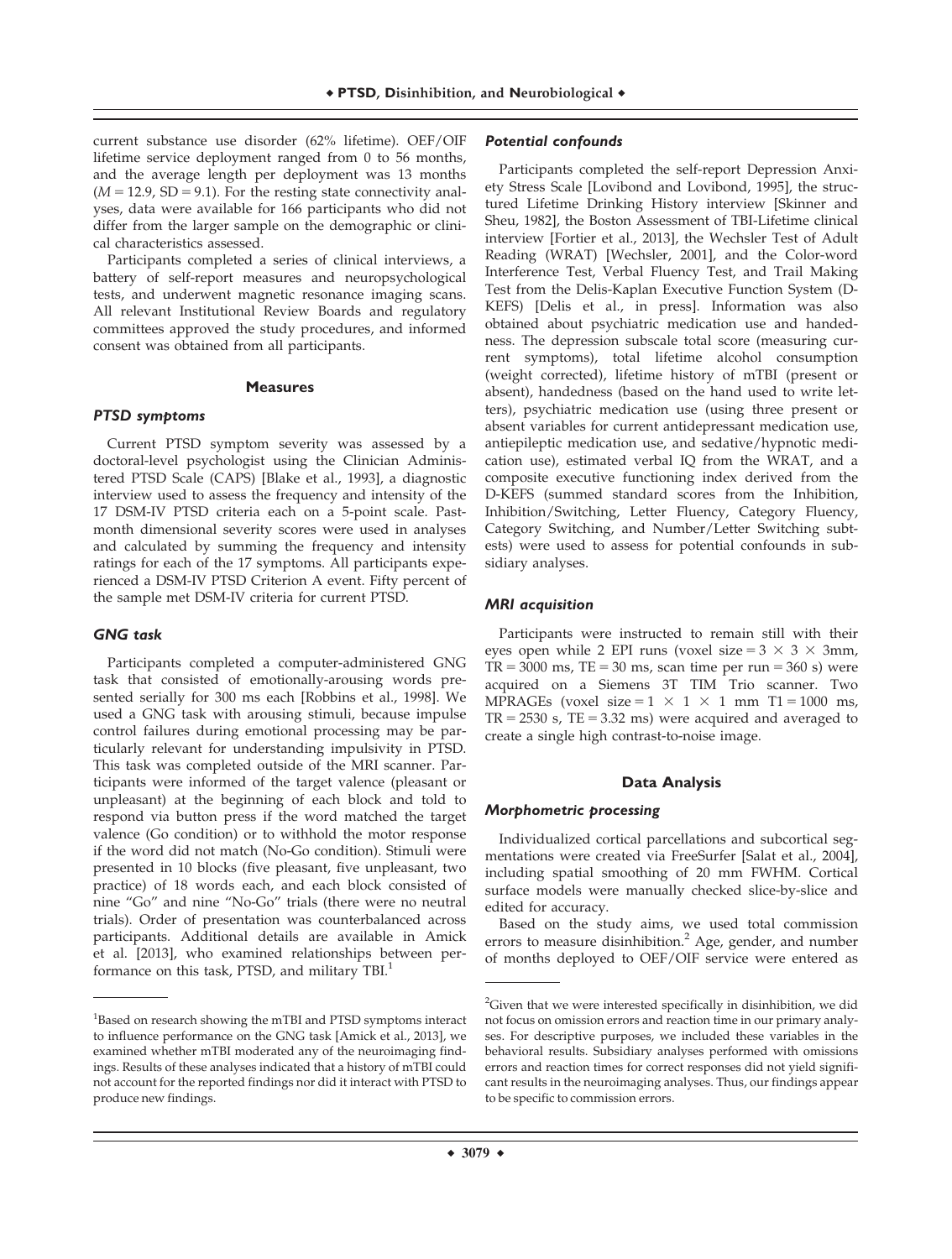

#### **Figure 1.**

Significant Cortical Thickness Clusters Projected onto the Pial Surface. Clusters that survived cluster-wise correction (*P* < 0.05). (**A**) Left = ventral surface of left hemisphere;  $(A)$  Right = lateral surface of right hemisphere;  $(B)$  Left = dorsal surface of left hemisphere;  $(B)$  Right = dorsal surface of right hemisphere;  $(C)$ Left  $=$  medial surface of left hemisphere; (C) Right  $=$  lateral surface of right hemisphere. For all views, anterior is on the right. (**A**)

covariates in all analyses. Per our first two aims, vertexwise analyses were computed across the entire cortex to search for brain regions where PTSD symptom severity moderated the association of disinhibition with cortical thickness. Specifically, general linear model analyses were run using the FreeSurfer application Qdec with commission errors, continuous PTSD symptom severity scores, and the interaction of PTSD severity  $\times$  commission errors entered as predictors in steps. The vertex-wise significance threshold was set at  $P < 0.01$ . We applied a Monte Carlo simulation with 10,000 iterations to correct for multiple comparisons using a cluster-wise threshold of  $P < 0.05$ . Regions that survived correction for multiple comparisons are depicted on the cortical thickness significance maps (Fig. 1) and in Table II.

Cortical thickness decreased as Go/No-Go commission errors increased in both clusters. (**B**) Cortical thickness decreased as PTSD symptom severity scores increased in both clusters. (**C**) Cortical thickness decreased as Go/No-Go commission errors increased in both clusters, but only for individuals with high levels of PTSD symptoms. [Color figure can be viewed in the online issue, which is available at [wileyonlinelibrary.com](http://wileyonlinelibrary.com).]

For the sake of thoroughness, we also examined valence contrasts [pleasant vs. unpleasant words] using the same general linear model analyses described for total commission errors. Given that valence effects on disinhibition was not the primary focus of this study, the results of these analyses are provided in supplemental material.

We examined potential confounds by examining effects of depression, alcohol consumption, psychiatric medication use, handedness, verbal IQ, mTBI history, and overall executive function ability. We extracted each cluster and ran a hierarchical linear regression analysis with the covariates entered in block 1 (age, gender, deployment duration), explanatory variables in block 2 (potential confounds, commission errors, PTSD severity scores), and the interaction of commission errors and PTSD severity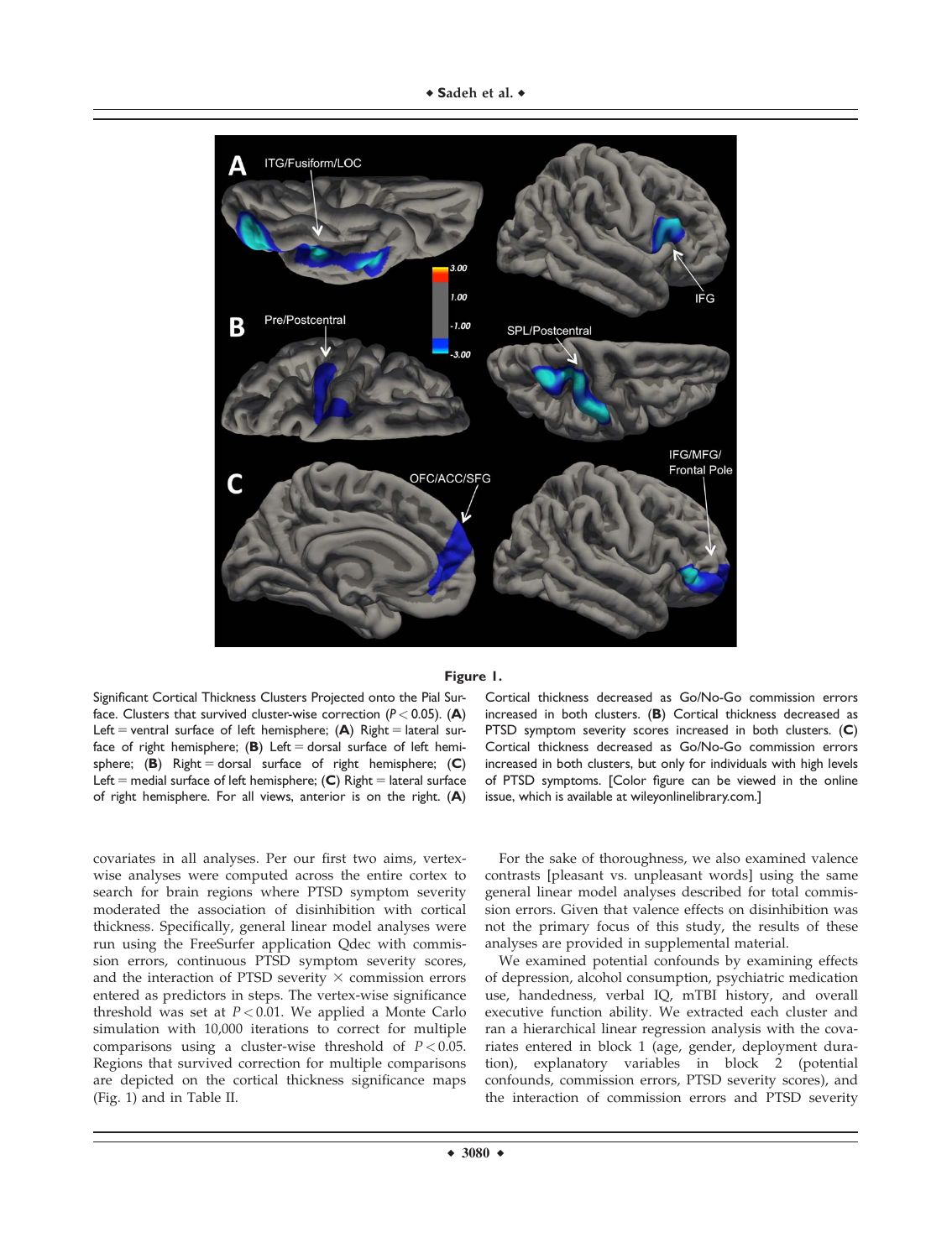|                                                                                                     |         |                |      | Peak F-value Peak $(x,y,z)$ No. of vertices Cluster size (mm <sup>2</sup> ) |
|-----------------------------------------------------------------------------------------------------|---------|----------------|------|-----------------------------------------------------------------------------|
| Disinhibition                                                                                       |         |                |      |                                                                             |
| RH pars triangularis/pars opercularis                                                               | $-3.06$ | 42.18.7        | 1940 | 1102                                                                        |
| LH inferior temporal/fusiform/lateral occipital                                                     | $-4.13$ | $-39, -74, -8$ | 4456 | 2912                                                                        |
| PTSD severity                                                                                       |         |                |      |                                                                             |
| RH superior parietal/postcentral                                                                    | $-3.68$ | $21, -34, 55$  | 4452 | 2059                                                                        |
| LH precentral/postcentral                                                                           | $-2.61$ | $-38 - 25.51$  | 2865 | 1154                                                                        |
| Disinhibition $\times$ PTSD severity                                                                |         |                |      |                                                                             |
| RH inferior frontal gyrus (pars triangularis and orbitalis)/<br>rostral middle frontal/frontal pole | $-3.92$ | $51,34,-3$     | 2283 | 1663                                                                        |
| LH medial orbital frontal/rostral anterior cingulate/superior frontal $-2.65$                       |         | $-10,42,7$     | 2016 | 1117                                                                        |

**TABLE II. Significant cortical thickness clusters corrected for multiple comparisons for go/no-go disinhibition and PTSD symptom severity scores**

Note:  $N = 189$ . All clusters survived Monte Carlo Simulation correction for multiple comparisons ( $P < 0.05$ ). Disinhibition = total commission errors on the Go/No-Go task. PTSD = Posttraumatic Stress Disorder. RH = right hemisphere. LH = left hemisphere.

score in block 3. These analyses were conducted using SPSS v22 [IBM Corp, 2013].

# Resting state fMRI processing

Data were preprocessed using the Graph Theoretic GLM tool [Spielberg, 2014]. Data were motion corrected, detrended (linear and quadratic), bandpass filtered (retaining 0.1-0.10Hz), wavelet despiked, the first five principal components of the ventricular and white matter signals were partialled out, along with estimated motion parameters, and were spatially smoothed (FWHM  $=$  5 mm; this occurred after seed timeseries were extracted).

Clusters that emerged as significant in the structural analyses for the PTSD  $\times$  total commission errors were used as seed clusters for resting state connectivity analyses. These clusters were warped into each participant's 3d structural space via FreeSurfer's mri\_label2vol. This procedure accounts for the thickness of each participant's cortical mantle in these regions such that analyses will not be biased by differences in the cortical thickness of seed regions. These clusters were then transformed into functional space, and the timeseries for each was extracted separately for each functional run. Each timeseries was entered as a predictor variable in FSL's FILM [Jenkinson

**TABLE III. Descriptive statistics for performance on the go/no-go task**

|                   | Unpleasant words Pleasant words Total words |             |             |
|-------------------|---------------------------------------------|-------------|-------------|
| Commission errors |                                             |             |             |
| M/SD              | 5.5/4.5                                     | 5.7/4.6     | 11.2/8.6    |
| Min/Max           | 0/22                                        | 0/22        | 0/41        |
| Omission errors   |                                             |             |             |
| M/SD              | 3.1/3.9                                     | 3.6/4.5     | 6.6/7.9     |
| Min/Max           | 0/17                                        | 0/23        | 0/39        |
| Reaction time     |                                             |             |             |
| M/SD              | 494.9/71.6                                  | 490.5/74.0  | 492.6/70.7  |
| Min/Max           | 250.7/709.6                                 | 258.8/696.9 | 254.7/703.3 |

et al., 2012], with the 3d functional data as the dependent variable. The two functional runs were entered into a fixed-effects model in FEAT to obtain the mean effect across runs. The results of these analyses were then entered as dependent variables into a mixed-effects model in FEAT, with the same set of predictors used in the structural analyses and the addition of a voxel specific predictor modeling the partial gray matter in that voxel. This predictor was included to account for potential differences in cortical thickness in the target regions. Gaussian Random Field correction for multiple comparisons (via FSL's cluster), with a voxel level threshold of 2.05. A gray matter mask (computed by taking the average partial gray matter maps and thresholded at 15%) was used to constrain the voxels under consideration.

To aid in the interpretation of significant interactions between PTSD symptom severity and commission errors, we examined the strength of the association between commission errors and cortical thickness/resting-state connectivity in extreme groups comprising individuals who scored plus (CAPS total score  $> 74$ ;  $n = 46$ ) or minus (CAPS total score  $<$  15;  $n = 47$ ) one standard deviation from the sample mean on PTSD symptom severity. Everyone in the "high" PTSD severity group met criteria for a current diagnosis, and none of the individuals in the "low" PTSD severity group met criteria for a current PTSD diagnosis. We tested for, and did not find, multicollinearity problems in the analyses, as evidenced by tolerance levels all above 0.80 [Gaur and Gaur, 2006] and predictor intercorrelations within acceptable ranges  $(r < 0.20)$  [Leahy, 2000].

# **RESULTS**

#### **Behavioral Results**

Descriptive statistics for the GNG task are presented in Table III. PTSD severity scores correlated positively with total number of commission errors ( $r = 0.19$ ,  $P = 0.01$ ), but not RT for correct responses or number of omission errors  $(Ps > 0.22)$ . PTSD severity scores did not correlate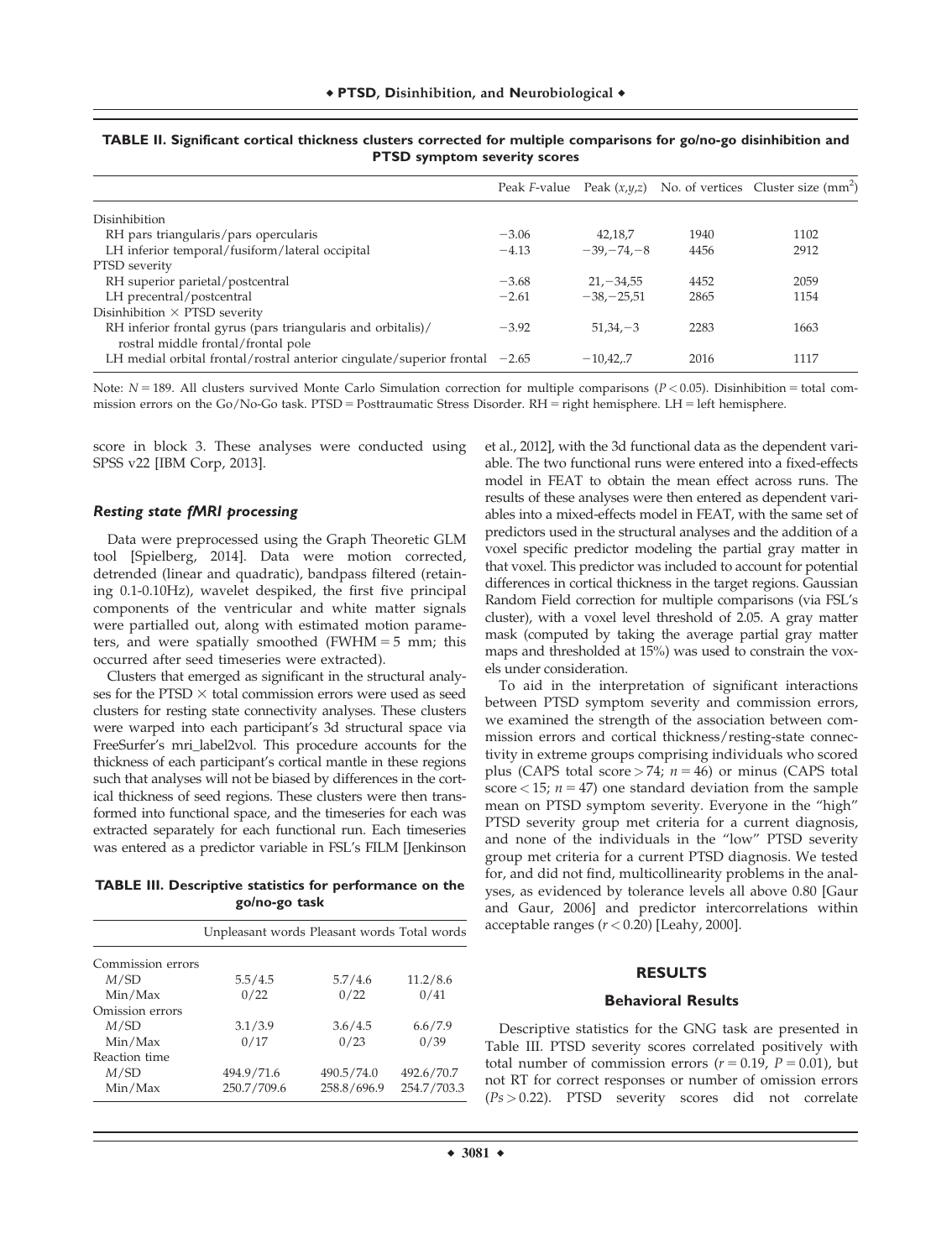

#### **Figure 2.**

Disinhibition and PTSD Moderation of Functional Connectivity with Right Frontal Seed Cluster. Left  $=$  anterior surface of right hemisphere; Right = medial surface of left hemisphere.  $(A)$  = Cluster in RH Frontal Pole/Superior Frontal/Paracingulate/Rostral Anterior Cingulate. (**B**) = RH Occipital Pole/Medial Intracalcarine/LH Lingual/ LH Occipital Pole. (C) = LH Hippocampus/Temporal Pole/Insula Parahippocampal/Temporal Fusiform.  $RH =$  right hemisphere.  $LH =$  left hemisphere. [Color figure can be viewed in the online issue, which is available at [wileyonlinelibrary.com.](http://wileyonlinelibrary.com)]

differentially with unpleasant versus pleasant words for any of the GNG variables ( $Ps > 0.27$ ).

#### **Cortical Thickness Results**

Vertex-wise analysis produced two clusters in which GNG commission errors correlated negatively with cortical thickness (Fig. 1-A; Monte Carlo corrected  $P < 0.05$ ). The first cluster was located in right IFG and included pars triangularis and pars opercularis (mean  $r = -0.26$ ,  $P < 0.001$ ). The second cluster spanned left inferior temporal gyrus, fusiform, and lateral occipital cortex (mean  $r = -0.33$ ,  $P < 0.001$ ).

Analysis of the relationship between PTSD severity score and cortical thickness identified two clusters in which PTSD symptoms correlated negatively with cortical thickness (Fig. 1-B; Monte Carlo corrected  $P < 0.05$ ). The first cluster was located in left precentral and postcentral gyrus (mean  $r = -0.31$ ,  $P < 0.001$ ). The second cluster spanned portions of right superior parietal cortex and postcentral gyrus (mean  $r = -0.26$ ,  $P < 0.001$ ).

In addition to these main effects, the interaction of PTSD symptom severity and disinhibition was associated with alterations in cortical thickness. The two clusters that survived correction for multiple comparisons are presented in Figure 1-C. The first cluster included portions of right IFG (pars triangularis/orbitalis), as well as rostral middle frontal gyrus and frontal pole. To decompose the interaction, we examined the strength of the association between commission errors and cortical thickness in individuals low vs. high on PTSD symptom severity (i.e., 1 SD above or below the mean on the CAPS). Commission errors were related to reduced cortical thickness for individuals with high PTSD severity scores  $(\beta = -0.45, P = 0.001)$ , but not trauma-exposed individuals with low PTSD severity scores

( $\beta$  = 0.25, P = 0.09). A similar pattern of results emerged for the second cluster, which was located in the left medial OFC, rostral ACC, and superior frontal gyrus (Fig. 1-C). Again, commission errors were related to reduced cortical thickness for individuals with high levels of PTSD symptoms ( $\beta$  = -0.39, P = 0.009) but not those with low levels of PTSD symptoms ( $\beta = 0.10$ ,  $P = 0.51$ ).<sup>3</sup>

We next assessed whether depression symptoms, lifetime alcohol consumption, verbal IQ, handedness, executive function ability, psychiatric medication use, and mTBI history could account for our findings by adding them all as predictors in the regression model for each cluster. All of the associations between commission errors, PTSD, and cortical thickness reported above remained significant when these potential confounds were included in the models, and no new results emerged.

## **Resting-State fMRI Results**

Next, we examined whether the two frontal clusters related to the interaction of disinhibition and PTSD severity in the cortical thickness analyses were associated with disruptions in functional connectivity. Specifically, we tested whether the interaction of disinhibition and PTSD symptoms moderated resting state connectivity with these frontal clusters (via voxel-wise analyses with the two frontal clusters as seeds). No significant results emerged for the left seed cluster.

Three clusters emerged in which connectivity with the right frontal seed cluster varied as a function of the interaction of PTSD and disinhibition (Table IV). To interpret these effects, we examined coupling in individuals low versus high on PTSD symptom severity using  $(+/- 1$  SD on the CAPS). The first cluster was located in right frontal pole, superior frontal gyrus, paracingulate, and rostral ACC, superior to the seed cluster. For individuals with relatively greater PTSD symptoms, disinhibition was associated with stronger positive coupling between the first cluster and the right seed cluster ( $\beta = 0.55$ ,  $P = 0.001$ ),

 $3$ We conducted post hoc linear regression analyses to test an alternative theoretical model whereby cortical thickness (in the clusters identified in the vertex-wise analyses) moderate the relationship of PTSD severity with inhibitory function. These analyses showed that PTSD severity predicted inhibitory dysfunction, but only in the presence of cortical thinning in the prefrontal clusters. Specifically, the interaction between PTSD severity and thickness in the right IFG/rostral MFG/ Frontal Pole cluster predicted inhibition performance on the GNG task ( $\beta$  = 4.88, P < 0.001), with PTSD symptoms predicting greater commission errors only in the presence of cortical thinning (assessed using a median split on cortical thickness: below median:  $\beta = 0.43$ ,  $P < 0.001$ ; above median:  $\beta = 0.04$ ,  $P = 0.71$ ). A similar pattern of findings emerged for the left medial OFC/rostral ACC/Superior Frontal cluster  $(\beta = 2.78, P = 0.003)$ , with PTSD symptoms predicting greater commission errors in the presence of cortical thinning (below median:  $\beta = 0.32$ ,  $P = 0.004$ ; above median:  $\beta = 0.15$ ,  $P = 0.15$ ). Thus, our findings can be interpreted as PTSD leading to inhibitory dysfunction only in the presence of reduced cortical thickness.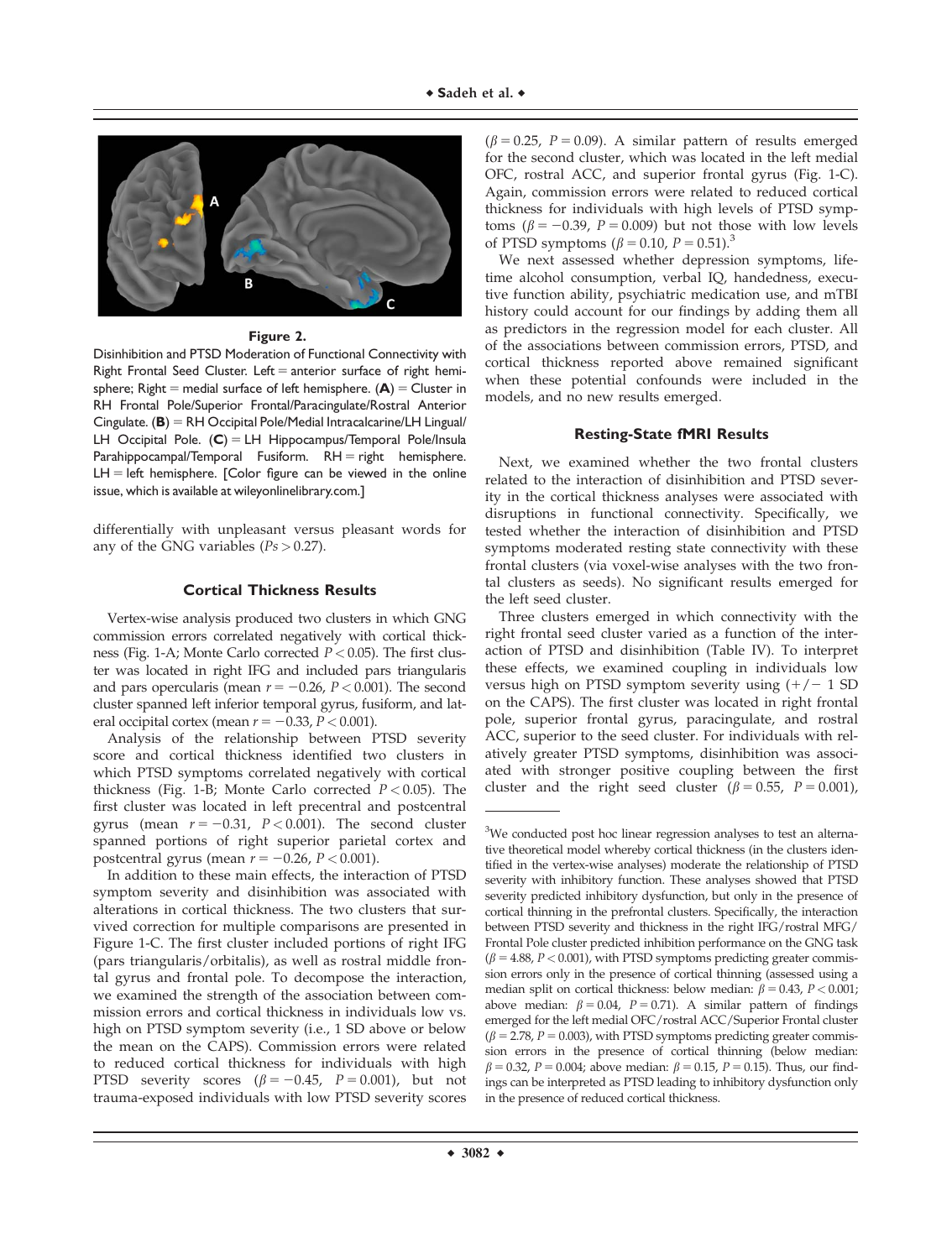|                                                                               | Peak<br>z-value | Peak<br>(x,y,z) | No. of<br>voxels | Cluster<br>size $(mm3)$ |
|-------------------------------------------------------------------------------|-----------------|-----------------|------------------|-------------------------|
| RH frontal pole/superior frontal/paracingulate/<br>rostral anterior cingulate | 4.74            | 16.42.20        | 809              | 6,472                   |
| RH occipital pole/medial intracalcarine/<br>LH lingual/LH occipital pole      | 3.66            | $-4, -80,2$     | 619              | 4,952                   |
| LH hippocampus/temporal pole/insula<br>parahippocampal/temporal fusiform      | 4.52            | $-36, -22, -12$ | 762              | 6,096                   |

**TABLE IV. Resting-state functional connectivity clusters for the right frontal seed cluster**

Note:  $N = 166$ . Significant clusters where commission errors and PTSD severity moderated resting-state connectivity with the right frontal seed cluster identified in the cortical thickness analyses.  $RH =$  right hemisphere. LH = left hemisphere.

whereas the opposite was true for trauma-exposed individuals with few PTSD symptoms  $(\beta = -0.32, P = 0.041;$ Fig. 2-A). The second cluster was located in bilateral occipital pole and intracalcarine and left lingual gyrus. Disinhibition was associated with stronger negative coupling between the second cluster and the right seed cluster in individuals with greater PTSD symptoms ( $\beta = -0.56$ ,  $P < 0.001$ ), but not associated in individuals with fewer PTSD symptoms ( $\beta = 0.21$ ,  $P = 0.20$ ; Fig. 2-B). The third cluster to emerge was located in left hippocampus, temporal pole, insula, parahippocampal gyrus, and temporal fusiform. In individuals with greater PTSD symptoms, disinhibition was associated with stronger negative coupling between the third cluster and the right seed cluster ( $\beta$  = -0.55, P < 0.001), whereas the opposite was true for fewer PTSD symptoms ( $\beta$  = 0.55, P < 0.001; Fig. 2-C). Thus, in addition to reduced cortical thickness, the right seed cluster showed increased positive coupling with right frontal regions and negative coupling with occipital and temporal regions in individuals with high levels of disinhibition and PTSD symptoms.

Next, we examined depression symptoms, alcohol use, a history of mild TBI, handedness, verbal IQ, executive function ability, and psychiatric medication use to rule these out as potential confounds. The resting fMRI findings remained significant when these variables were included in the analyses.

## **DISCUSSION**

Findings from this study suggest that impulsivity in PTSD is associated with atypical brain morphology and resting-state functional coupling. Specifically, disinhibition in the presence of high PTSD severity was associated with cortical thinning in two clusters in PFC (Fig. 1-C): a right hemisphere cluster that included right IFG, rostral MFG, and frontal pole, and a left hemisphere cluster that spanned medial OFC, rACC, and superior frontal gyrus. In contrast, disinhibited individuals on the GNG task with few PTSD symptoms showed no such reduction in cortical thickness. Notably, these prefrontal clusters were distinct

from those associated with the main effects of disinhibition and overall PTSD symptom severity (Fig. 1-A-B), suggesting specificity in the brain morphology of PTSD-related disinhibition. Furthermore, alterations in stable functional coupling emerged between the right frontal cluster and regions involved in cognitive control, visual attention, memory, and learning. Connectivity findings suggest that, in addition to reduced cortical thickness, disruptions in the functional coupling between the right frontal region and other key regions involved in regulating behavior may contribute to impulse control deficits in PTSD. Broadly speaking, findings indicate that response inhibition deficits in PTSD are associated with distinct neural abnormalities that are not apparent in trauma-exposed individuals without PTSD and not associated with other common comorbidities.

Although the cross-sectional nature of the data makes it impossible to infer causal relationships among the variables, it is plausible to assume that deficits in response inhibition in PTSD depend on cortical integrity in PFC. Indeed, our findings are consistent with a model whereby PTSD severity is associated with inhibitory dysfunction, but only in the presence of cortical thinning in the identified prefrontal regions (see Footnote 3). Because the association between reduced cortical thickness and disinihibition was stronger in these regions in individuals with severe PTSD, this may suggest that PTSD exerts neurodegenerative effects that compromise this circuitry [e.g., Miller and Sadeh, 2014], although this interpretation is purely speculative in lieu of corroborating longitudinal evidence. Nonetheless, loss of integrity in the identified brain regions would produce deficits in cognitive and emotional processes consistent with those observed in PTSD and linked to impulsivity.

The right frontal cluster observed in the present study encompasses regions important for inhibiting impulsive actions and inappropriate thoughts, monitoring goals, and flexibly switching between response sets [Aron, 2011; Banich and Depue, 2015; Tsujimoto et al., 2011], whereas the left frontal cluster includes regions important for identifying the motivational significance of stimuli, regulating attentional control, and monitoring errors [Liddle et al.,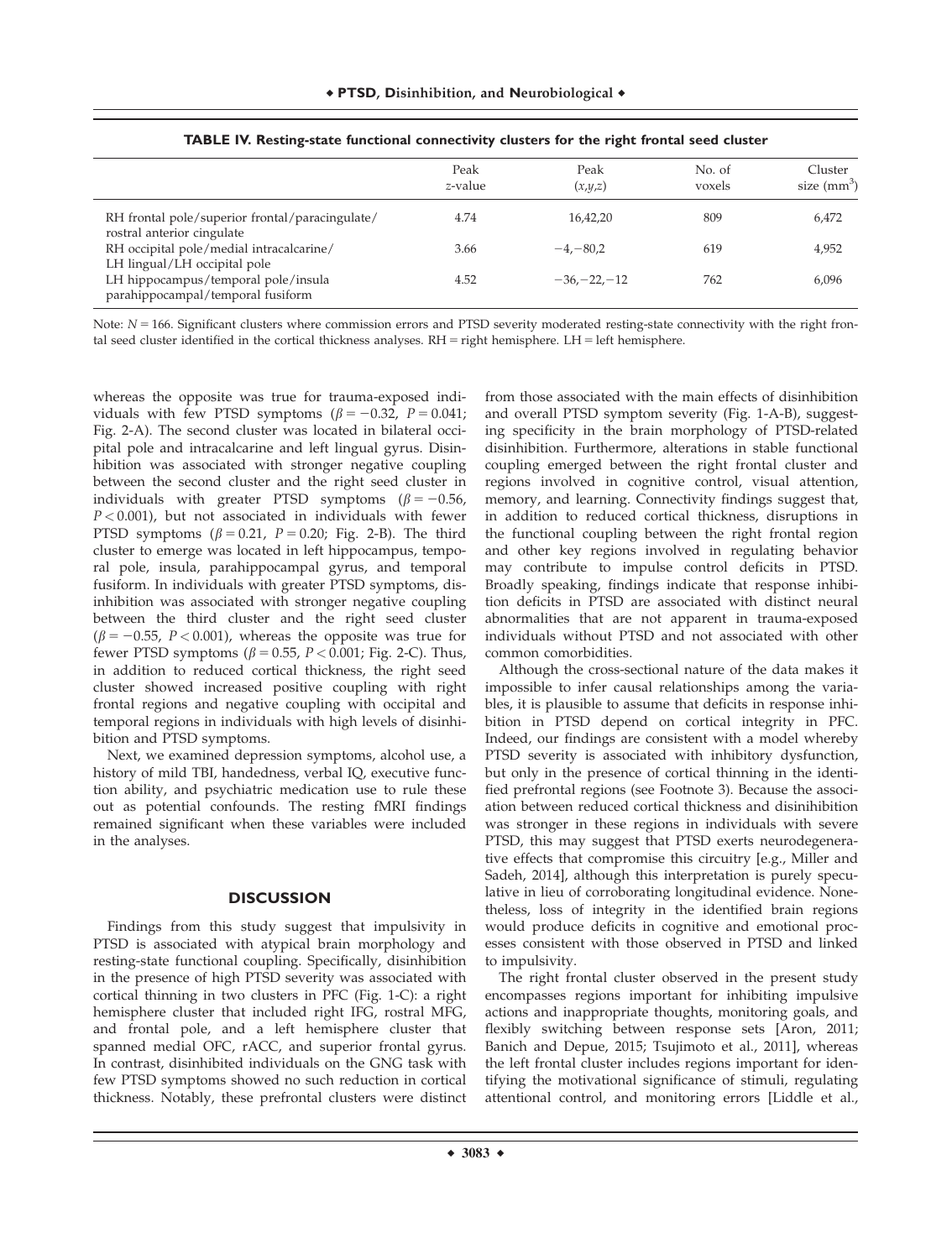2001]. Of note, the two frontal clusters overlapped with regions that have been associated with abnormal activation in functional neuroimaging studies of inhibitory control in PTSD, including No-Go activation in left middle frontal cortex and ACC [Carrion et al., 2008] and right ventral, dorsolateral, and medial PFC [Falconer et al., 2008; Jovanovic et al., 2013]. Our results suggest that cortical thinning in these regions may partially explain this aberrant functional activation. Future research examining how the structural integrity of these frontal regions influences activation during inhibitory control tasks as a function of PTSD status is important for clarifying how structural alterations are reflected in functional differences and vice versa.

Analysis of resting-state connectivity provided additional insight into the functional significance of these frontal clusters. In individuals with more severe PTSD symptoms, greater disinhibition was linked to stronger positive coupling between the right frontal (seed) cluster and a more superior region of right PFC. Other studies suggest that this strengthened coupling may reflect a compensatory mechanism for cortical thinning in the seed cluster (i.e., top-down regulatory processing in the seed cluster is degraded, and the more superior PFC region comes online to compensate) [Koechlin et al., 2003]. Individuals with more severe PTSD symptoms also exhibited stronger negative functional coupling between the right seed cluster and two clusters, one in left occipital visual regions and the second in left medial-temporal lobe (MTL). De-coupling with the occipital cluster may indicate that impulsivity in PTSD is related to a decreased reliance by frontal executive regions on attentional information provided in visual areas [Wager et al., 2004] and/or decreased top-down direction of attention by the frontal executive region. Similarly, de-coupling with the MTL cluster suggests that impulsivity in PTSD is related to a decreased reliance by frontal executive regions on contextual information provided in MTL [Konkel and Cohen, 2009] and/or decreased top-down direction of contextual processing. De-coupling with both regions may contribute to failures to attend to changes in the motivational significance of stimuli and to learn from maladaptive responses over time by, for instance, interfering with the ability of disinhibited individuals to interrupt a prepotent response set when cued by the environment (e.g., inhibiting responses on No-Go trials).

Together, results suggest that the loss of structural integrity and network dysfunction in bilateral frontal regions may partially explain PTSD-related deficits in inhibiting impulsive behavioral reactions. Furthermore, they provide context for previous research showing PTSD-related reductions in frontal activation and increases in regions of motor activation during inhibitory control tasks [Carrion et al., 2008; Falconer et al., 2008; Jovanovic et al., 2013]. From a clinical perspective, the presence of PTSDassociated neural mechanisms suggests that treatment and

intervention for inhibitory control deficits likely need to be tailored differently in PTSD than for individuals who show impulse control deficits but are not affected by traumatic stress. For example, the brain regions identified in this study suggest that efficacious interventions for impulsivity in PTSD may need to target response inhibition deficits in the context of emotional dysregulation. Furthermore, although we identified the brain regions in this study by looking explicitly at failures in response inhibition, the cognitive functions supported by the identified clusters suggest the findings have implications that extend beyond just impulsivity in PTSD. For example, PTSDrelated disinhibition was associated with loss of integrity in rostral ACC and medial OFC, which have neuroanatomical and functional connections with amygdala and other subcortical components of emotional response systems [Bush et al., 2000; Etkin et al., 2006]. Hypoactivation in these prefrontal regions are thought to contribute to the emotion regulation and fear extinction deficits observed in PTSD [Patel et al., 2012]. Thus, our findings have broad implications for understanding inhibitory processes in PTSD across the symptom clusters.

In addition to interactive effects, we observed direct associations between disinhibition/PTSD severity and cortical integrity. Consistent with previous research showing the importance of right IFG for successful inhibitory control [Aron, 2011; Aron et al., 2004; Criaud and Boulinguez, 2013], we found that inhibition failures were associated with reduced cortical thickness in right IFG. Previous research indicates that decreased structural integrity in right IFG (in gray and adjacent white matter) [Ersche et al., 2012; Tabibnia et al., 2011] may be a useful endophenotype for the study of self-control deficits, which converges with our finding. Disinhibition was also associated with reduced thickness in a left occipito-temporal cluster overlapping with regions shown to be important for detecting stimuli salience and higher-order perceptual processing, including visual word recognition [McCandliss et al., 2003], and regions activated during No-Go trials [Simmonds et al., 2008]. In contrast, current PTSD severity was negatively associated with cortical thickness in bilateral postcentral gyri and right superior parietal cortex. This finding is consistent with a prior study conducted with a portion of this sample using an overlapping measure of PTSD [Lindemer et al., 2013] and replicates previous research demonstrating reduced cortical thickness in regions involved in attentional control in PTSD [Qi et al., 2013].

Study findings should be considered in light of several limitations. First, our measure of disinhibition was limited to performance on the GNG task and we did not systematically assess reckless and self-destructive behaviors associated with PTSD. An important next step would be to examine whether the observed alterations in brain morphology and network connectivity associated with inhibitory control on the GNG task also relate to real-world behaviors,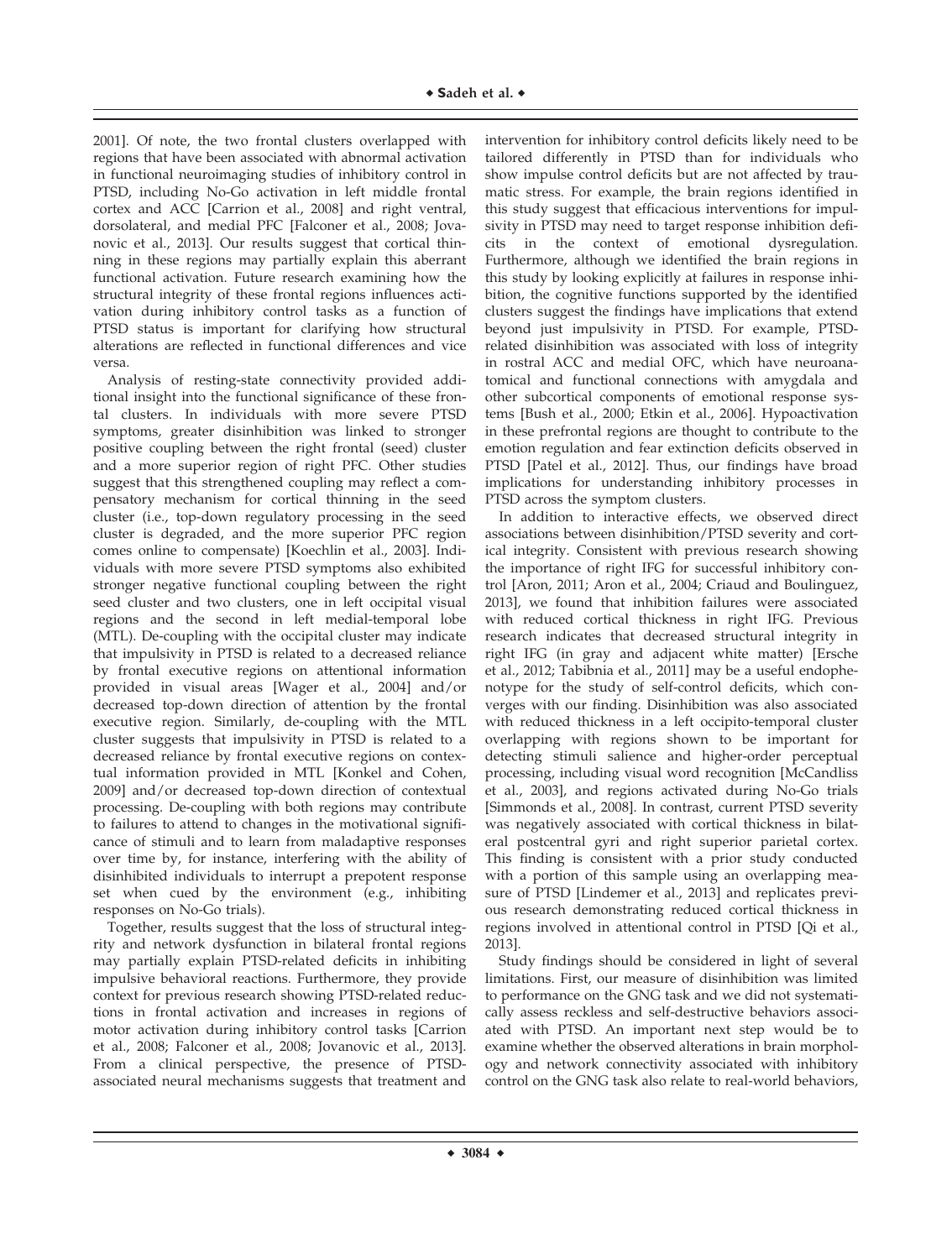such as reckless driving, impulsive self-harm, and angry outbursts. Second, the GNG task used in this study contained an equal number of Go and No-Go trials, which may have reduced the inhibitory control demands of this task relative to other GNG tasks that present fewer No-Go than Go trials. This may have restricted our ability to detect inhibitory control deficits at the low end of the severity spectrum, because the task was relatively easy. On the other hand, utilization of this GNG task from the CANTAB to assess neuropsychological function is a strength of the study, because it has been widely implemented in previous research and permits comparison of the current results to prior research in a wide range of clinical populations as well as healthy individuals. Future research examining how performance on a GNG task with less frequent No-Go trials and other tasks that measure behavioral inhibition, such as stop signal tasks, are needed to examine the reliability and generalizability of our results. Finally, we cannot determine, on the basis of these cross-sectional data, whether the observed neural abnormalities in cortical thickness and resting-state connectivity represent vulnerabilities for, or consequences of, PTSD and impulsivity. Despite these limitations, this study featured several notable strengths including a large, clinically-relevant sample of trauma-exposed veterans, use of a well-validated indicator of behavior disinhibition, a detailed assessment of PTSD, TBI, and other psychiatric disorders by clinical interview, and integration of multiple neuroimaging modalities.

In summary, findings demonstrate that the neural substrates associated with impulsivity differ in the presence of PTSD. They provide preliminary evidence that the observed alterations in cortical thickness and related dysfunctional network connectivity represent neural markers of PTSD-related disinhibition. Findings advance our understanding of the causes of impulsive behavior in traumatized adults and are particularly timely given the recent influx of returning veterans struggling with these difficulties.

# **ACKNOWLEDGMENT**

The views expressed in this article are those of the authors and do not necessarily reflect the position or policy of the Department of Veterans Affairs or the United States government.

## **REFERENCES**

- American Psychiatric Association (2013): Diagnostic and Statistical Manual of Mental Disorders, 5th ed. Washington, DC: American Psychiatric Press.
- Amick MM, Clark A, Fortier CB, Esterman M, Rasmusson AM, Kenna A, Milberg WP, McGlinchey R (2013): PTSD modifies performance on a task of affective executive control among deployed OEF/OIF veterans with mild traumatic brain injury. J Int Neuropsychol Soc 19:792–801.
- Aron AR (2011): From reactive to proactive and selective control: Developing a richer model for stopping inappropriate responses. Biol Psychiatry 69:e55–e68.
- Aron AR, Robbins TW, Poldrack RA (2004): Inhibition and the right inferior frontal cortex. Trends Cog Sci 8:170–177.
- Aupperle RL, Melrose AJ, Stein MB, Paulus MP (2012): Executive function and PTSD: Disengaging from trauma. Neuropharmacology 62:686–694.
- Banich MT, Depue BE (2015): Recent advances in understanding neural systems that support inhibitory control. Curr Opin Behav Sci 1:17–22.
- Blake DD, Weathers FW, Nagy LM (1993): A clinician rating scale for assessing current and lifetime PTSD: the CAPS-I. Behav Ther 18:187–188.
- Brown MR, Lebel RM, Dolcos F, Wilman AH, Silverstone PH, Pazderka H, Fujiwawa E, Wild TC, Carroll AM, Hodlevskyy O, Zedkova L, Zwaigenbaum L, Thompson AH, Greenshaw AJ, Dursun SM (2012): Effects of emotional context on impulse control. Neuroimage 63:434–446.
- Bush G, Luu P, Posner MI (2000): Cognitive and emotional influences in anterior cingulate cortex. Trends Cogn Sci 4:215–222.
- Carrion VG, Garrett A, Menon V, Weems CF, Reiss AL (2008): Posttraumatic stress symptoms and brain function during a response-inhibition task: An fMRI study in youth. Depr Anx 25:514–526.
- Criaud M, Boulinguez P (2013): Have we been asking the right questions when assessing response inhibition in go/no-go tasks with fMRI? a meta-analysis and critical review. Neurosci Biobehav Rev 37:11–23.
- Delis DC, Kaplan E, Kramer JH (2001): Delis-kaplan executive function system (D-KEFS). Psychological Corporation (in press).
- Elbogen EB, Fuller S, Johnson SC, Brooks S, Kinneer P, Calhoun PS, Beckham JC (2010): Improving risk assessment of violence among military veterans: An evidence-based approach for clinical decision-making. Clin Psychol Rev 30:595–607.
- Ersche KD, Jones PS, Williams GB, Turton AJ, Robbins TW, Bullmore ET (2012): Abnormal brain structure implicated in stimulant drug addiction. Science 335:601–604.
- Etkin A, Egner T, Peraza DM, Kandel ER, Hirsch J (2006): Resolving emotional conflict: A role for the rostral anterior cingulate cortex in modulating activity in the amygdala. Neuron 51:871– 882.
- Falconer E, Bryant R, Felmingham KL, Kemp AH, Gordon E, Peduto A, Olivieri G, Williams LM (2008): The neural networks of inhibitory control in posttraumatic stress disorder. J Psychiatry Neurosci 33:413-422.
- Fortier CB, Amick M, Grande L, McGlynn S, Kenna A, Morra L, Clark A, Milberg WP, McGlinchey RE (2013): The boston assessment of traumatic brain Injury-lifetime (BAT-L) Semistructured interview: Evidence of research utility and validity. J Head Trauma Rehabil 66:1373–1382.
- Fortier CB, Leritz EC, Salat DH, Lindemer E, Maksimovskiy A, Shepel J, Williams V, Venne JR, Milberg WP, McGlinchey RE (2014): Widespread effects of alcohol on white matter microstructure. Alcoholism Clin Exp Res 38:2925–2933.
- Friedman NP, Miyake A (2004): The relations among inhibition and interference control functions: A latent-variable analysis. J Exp Psychol 133:101–135.
- Gaur AS, Gaur SS (2006): Statistical Methods for Practice and Research: A Guide to Data Analysis Using SPSS. New Delhi, India: Sage.